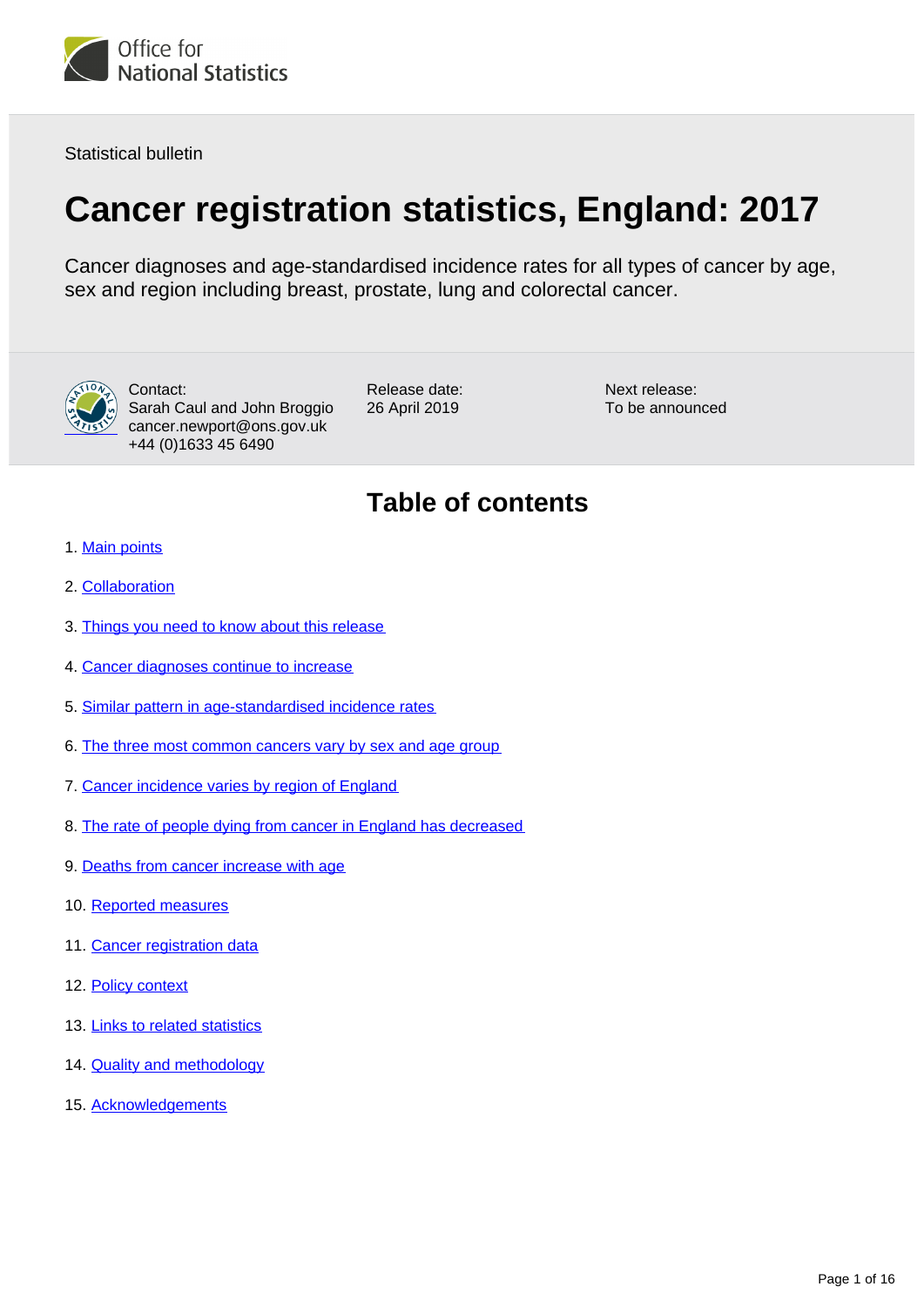## <span id="page-1-0"></span>**1 . Main points**

- In 2017, the number of new cancer diagnoses in England continued to increase from 303,135 in 2016 to 305,683 new cancer diagnoses (excluding diagnoses for non-melanoma skin cancers).
- The five most common cancers for males and females make up the majority of all cancers diagnosed in males (60.5%) and females (63.3%).
- The North East had the highest rate of cancer incidence at 646.1 patients diagnosed per 100,000 people, whilst London had the lowest rate at 567.6 patients diagnosed per 100,000 people.
- The rate of people dying from cancer in England has decreased from 275.2 deaths per 100,000 in 2016 to 270.1 deaths per 100,000 in 2017.
- Mortality rates from cancer in 2017 remain higher for males than females.

## <span id="page-1-1"></span>**2 . Collaboration**

This publication is produced in partnership with Public Health England (PHE). The cancer registration data in this bulletin have been collected by the National Cancer Registration and Analysis Service (NCRAS) in Public Health England. The Office for National Statistics (ONS) collects the mortality data used in this bulletin. The ONS works with PHE to quality-assure the outputs. The ONS independently produces the bulletin based on the cancer registrations data provided by PHE, including determining the focus, content, commentary, illustration and interpretation of the analysis presented.

To ensure timely and accurate data delivery, the ONS and PHE have agreed on what data we expect and require from PHE, outlining quality, timing, definitions and format of data supply, and explaining how and why the data will be used.



## <span id="page-1-2"></span>**3 . Things you need to know about this release**

This bulletin reports on newly-diagnosed malignant primary neoplasms (cancer tumours) registered in the 2017 calendar year and does not include secondary tumours.

Cancer registrations in England can take up to five years after the end of a given calendar year to reach 100% completeness, due to the continuing accrual of late registrations. Therefore, published figures for 2017 are likely to increase in future publications when late registrations are included. Refreshed data for 2013 to 2016 are shown in our time series (covering 1995 to 2017) in the [datasets.](https://www.ons.gov.uk/peoplepopulationandcommunity/healthandsocialcare/conditionsanddiseases/datasets/cancerregistrationstatisticscancerregistrationstatisticsengland) Section 11 contains further details on how the data are processed and refreshed.

It is important to note the following about the cancer registrations included in this analysis: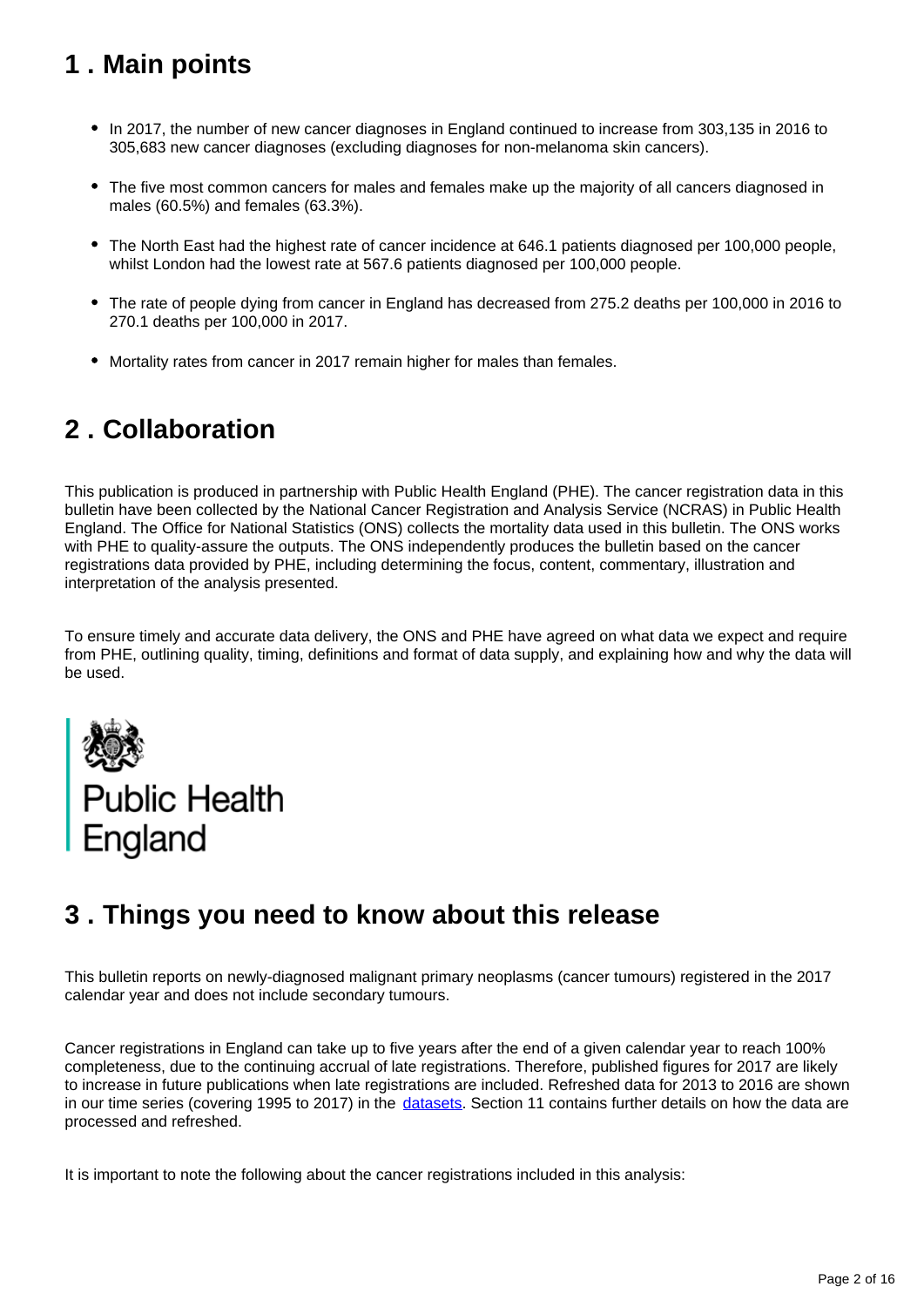- only malignant neoplasms (cancers as described by the [World Health Organisation](http://www.who.int/mediacentre/factsheets/fs297/en/) (WHO) International Classification of Diseases: ICD-10 codes C00 to C97 excluding C44) have been included in this bulletin, however, the datasets contain certain in-situ neoplasms, benign neoplasms and neoplasms of uncertain or unknown behaviour for completeness
- incident cases of cancer are counted for each separate primary tumour; one person may be diagnosed with more than one primary tumour and would then appear twice in the incidence statistics; secondary tumours and recurrences of a previous cancer are not counted as new incident cases
- unless stated otherwise, analysis in this bulletin excludes cancer registrations of non-melanoma skin cancer (NMSC); this is common practice in cancer analysis due to the unreliability in estimates caused by variation in policies and practices for the recording of NMSC (see Section 11 for more detail)
- the published 2017 data have been estimated as 98.5% complete and there are likely to be late registrations provided after this publication (see Section 11 for more detail); due to refreshes to the historic data and differences in the level of completeness, care should be taken when making comparisons between the historic and latest available data; the published figures for 2017 are likely to increase in future publications (when late registrations are included)

### <span id="page-2-0"></span>**4 . Cancer diagnoses continue to increase**

In 2017, there was a continued increase in the numbers of cancer diagnoses in England from 303,135 in 2016 ( [as published in 2018\)](https://www.ons.gov.uk/peoplepopulationandcommunity/healthandsocialcare/conditionsanddiseases/bulletins/cancerregistrationstatisticsengland/final2016) to 305,683 new cancer diagnoses (excluding diagnoses for non-melanoma skin cancers).

As in previous years, more cancers were diagnosed in males (156,444) than females (149,239).

Just over half (52.6%) of all diagnoses were either breast (female only), prostate, lung or colorectal cancer, this remains the same as last year (Figure 1).

#### **Figure 1: Explore cancer diagnoses by site**

#### **The number of cancer diagnoses by site registered in England, 2017**

#### [Download the data](https://www.ons.gov.uk/visualisations/dvc612/treemapmaster/treemap/datadownload.xlsx)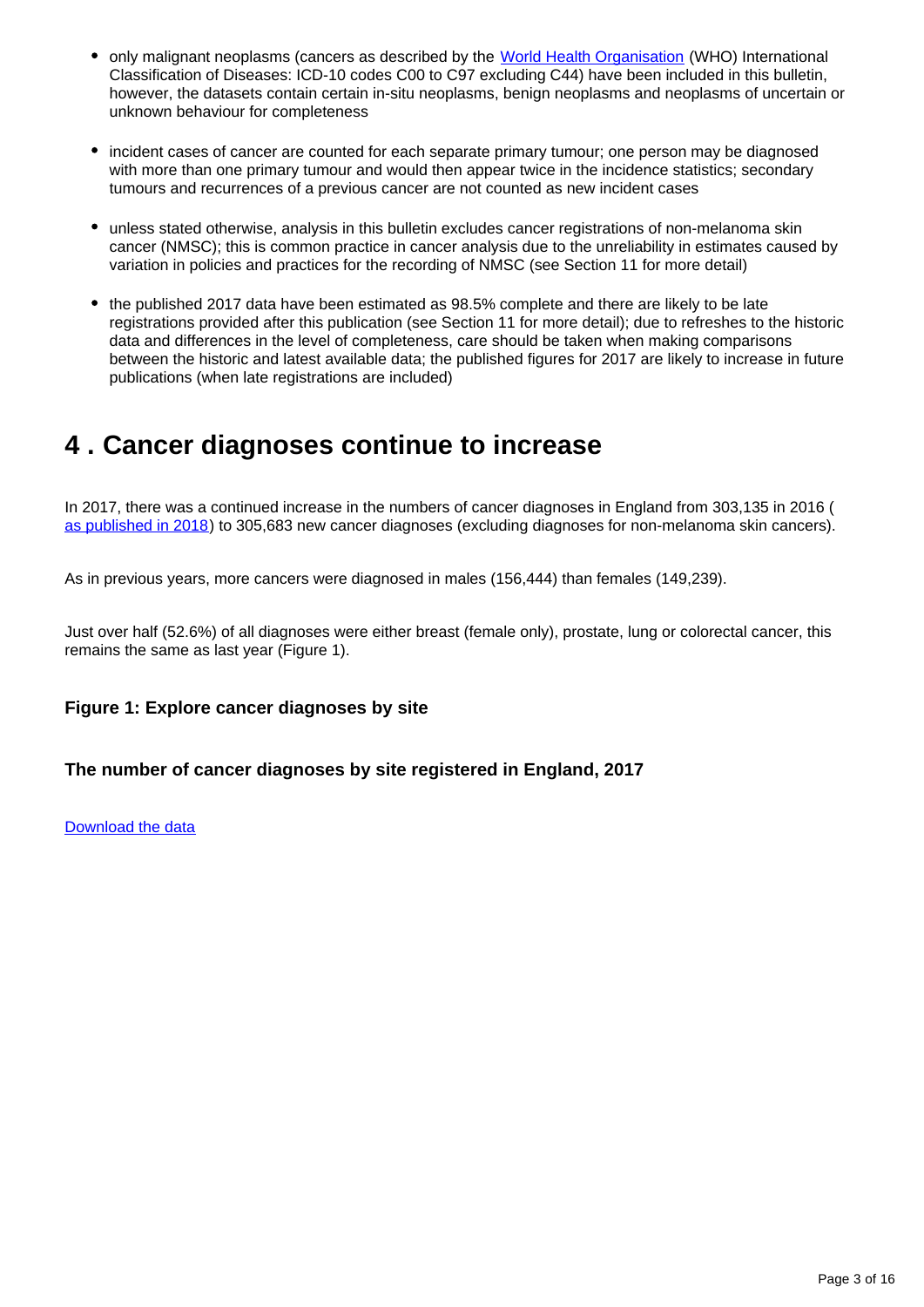Figure 1 groups cancers by site with further breakdowns available when clicking on the site heading. Breast cancer was the most common cancer diagnosed in 2017, with 46,109 cases diagnosed; 45,790 of which were diagnosed in females.

#### **Figure 2: Breast and prostate are the two most common cancers**

#### **The number of cancer diagnoses by site registered in England, 2017**

### Figure 2: Breast and prostate are the two most common cancers

The number of cancer diagnoses by site registered in England, 2017



#### **Source: Public Health England – National Cancer Registration and Analysis Service, Office for National Statistics**

#### **Notes:**

1. Non-Hodgkin's lymphoma for females and breast cancer for males are not in the five most common cancers by sex. As such they are included within all other cancers.

The five most common cancers for males and females comprise the majority of all cancers diagnosed to males (60.5%) and females (63.3%) (Figure 2).

Prostate cancer continues to be the most common cancer diagnosed in males in 2017 with 41,201 cases diagnosed, which accounted for one in four (26.3%) male cancer diagnoses.

Lung, colorectal and melanoma of the skin remain common cancers for both males and females. Cancer of the uterus is also a common cancer in females accounting for 7,862 diagnoses whilst non-Hodgkin's lymphoma for males accounts for 6,654 diagnoses.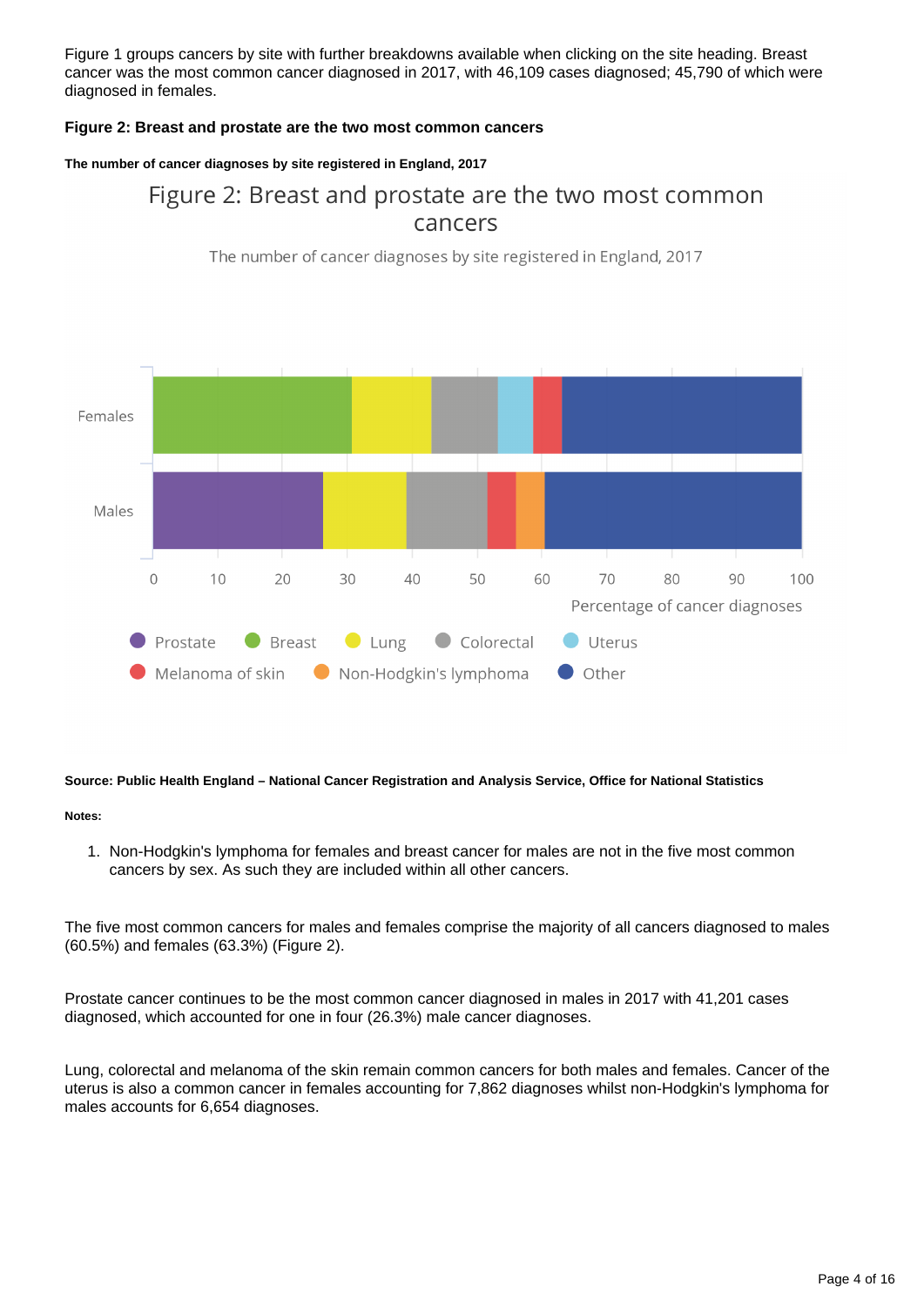### <span id="page-4-0"></span>**5 . Similar pattern in age-standardised incidence rates**

Over the last decade, the age-standardised cancer incidence rate for females has increased from 531.6 per 100,000 in 2008 to 538.0 in 2017. In contrast, for males, cancer incidence has decreased from 678.6 per 100,000 in 2008 to 655.7 in 2017.

The cancer incidence rate has decreased for both males and females when comparing with 2013. For more information on age-standardised incidence rates please refer to the [datasets.](https://www.ons.gov.uk/peoplepopulationandcommunity/healthandsocialcare/conditionsanddiseases/datasets/cancerregistrationstatisticscancerregistrationstatisticsengland)

## <span id="page-4-1"></span>**6 . The three most common cancers vary by sex and age group**

Figures 3 and 4 show how the most common cancers in England vary by sex and the age groups that are used to produce the cancer survival statistical bulletins. For instance:

- the most common cancers diagnosed in children (aged 0 to 14 years) were leukaemia, brain, non-Hodgkin's lymphoma (males) and kidney (females); these cancers accounted for over half (56.4%) of the 1,459 cancer diagnoses of children in England
- in those aged 15 to 44 years, 5,290 more females (11,953) were diagnosed with cancer than males (6,663)
- for males aged 15 to 44 years, testicular cancer was the most common cancer with 1,369 cases; for females, breast cancer was the most common cancer with 4,221 diagnoses
- for males aged 45 years and over, prostate cancer was the most common cancer, peaking at 32.8% of all cancers in the 65 to 74 years age group
- for females aged 45 years and over, breast cancer was the most common cancer, which gradually decreased from 50.2% of all cancer cases for women aged 45 to 54 years, to 21.3% of all cancer cases in women aged 75 years and over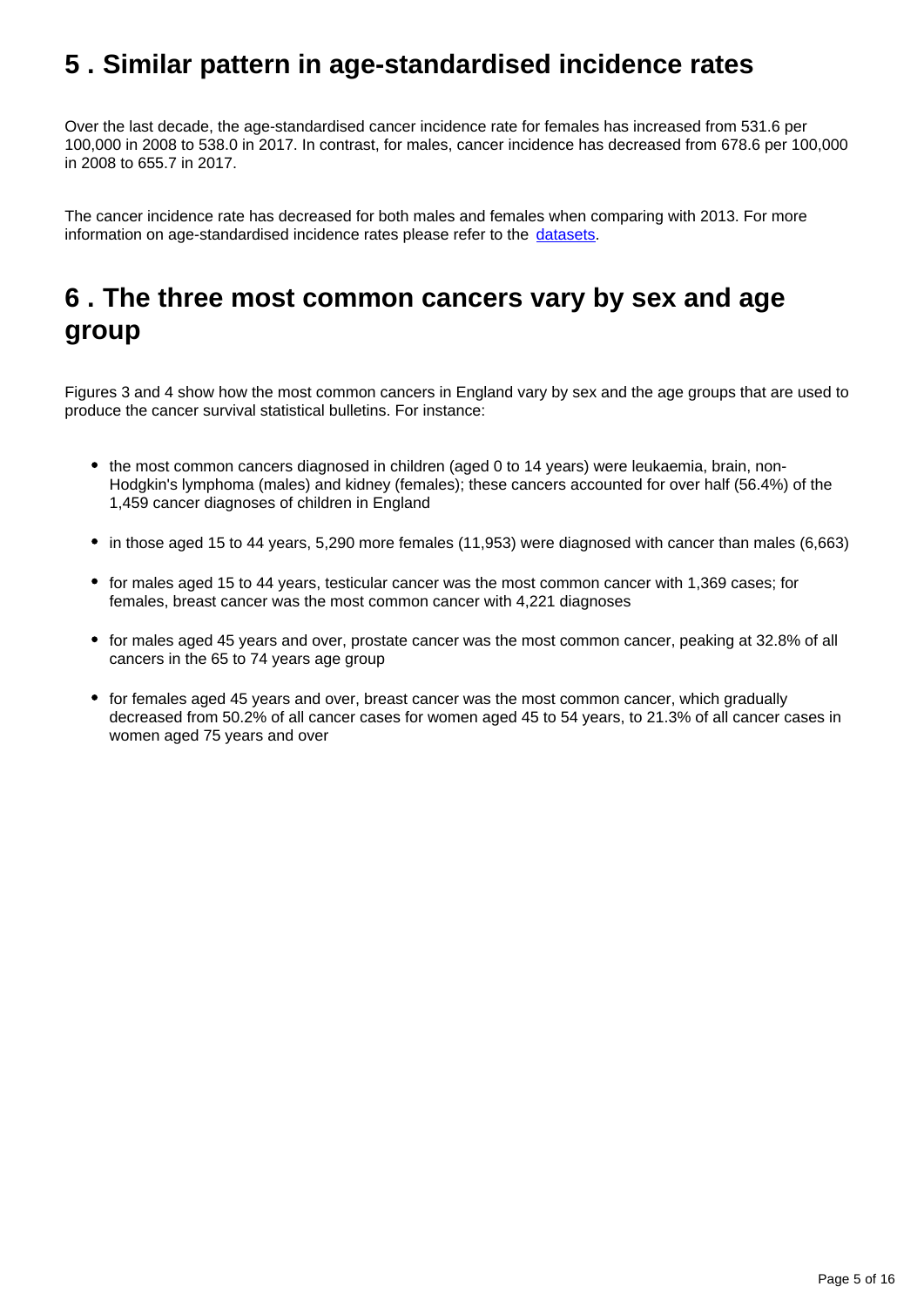#### **Figure 3: Prostate cancer is the most common cancer for adult males, except in young adults where testicular is most common**

#### **The three most common cancers for males by age group, England, 2017**

### Figure 3: Prostate cancer is the most common cancer for adult males, except in young adults where testicular is most common

The three most common cancers for males by age group, England, 2017



**Source: Public Health England – National Cancer Registration and Analysis Service, Office for National Statistics**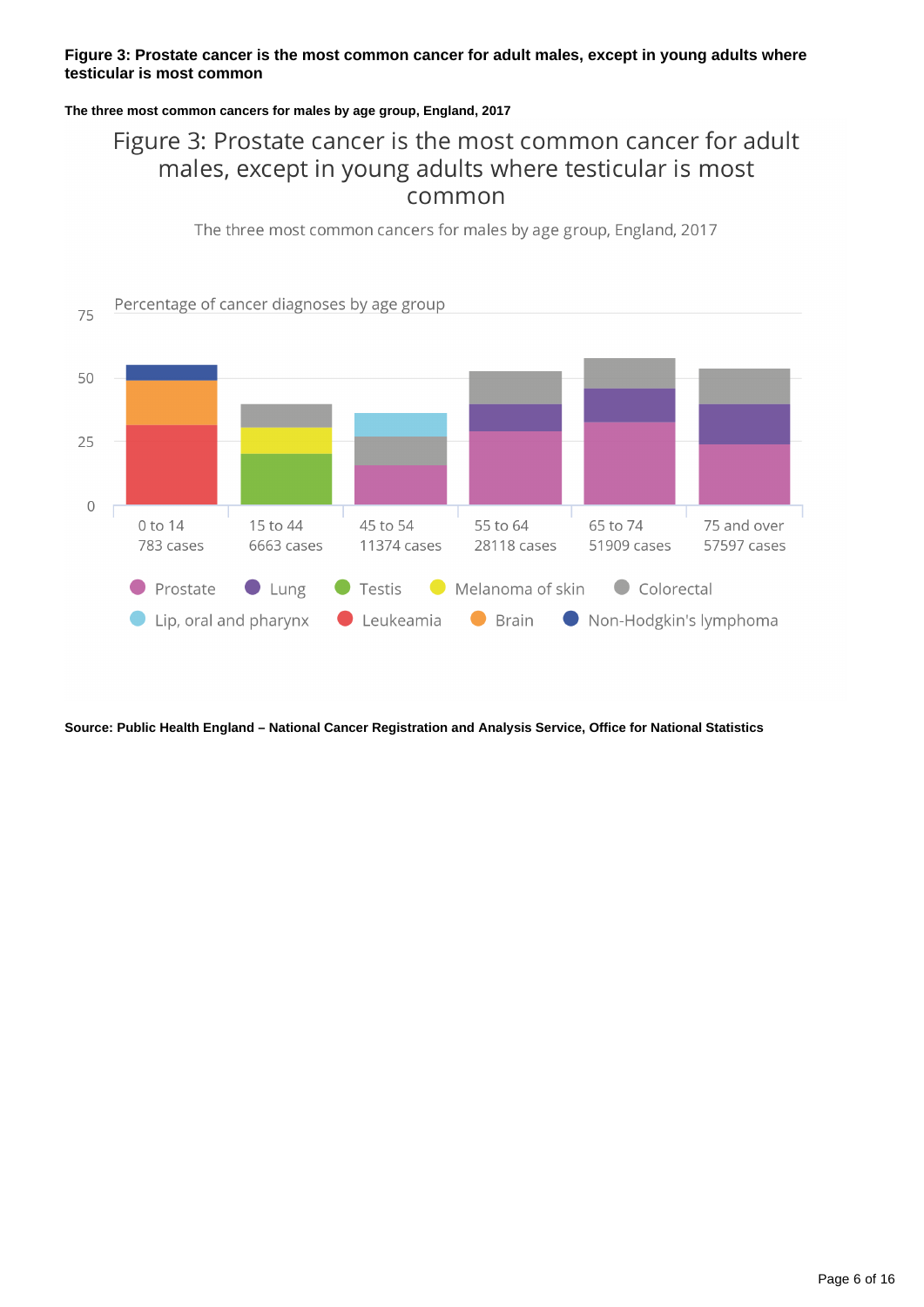**The three most common cancers for females by age group, England, 2017**

### Figure 4: Breast is the most common cancer for adult females

The three most common cancers for females by age group, England, 2017



**Source: Public Health England – National Cancer Registration and Analysis Service, Office for National Statistics**

## <span id="page-6-0"></span>**7 . Cancer incidence varies by region of England**

For all cancers diagnosed in 2017, there was geographical variation in the age-sex-standardised rate of cancer incidence across England. The North East had the highest rate of cancer incidence at 646.1 patients diagnosed per 100,000 people, whilst London had the lowest rate at 567.6 patients diagnosed per 100,000 people.

In Figure 5, age-sex-standardised incidence rates vary across cancer site by region. In 2017, the highest rate of lung cancer registrations occurred in the North East with 107.9 per 100,000 people, compared with the lowest in the South East with 65.2 per 100,000 people.

Other specific cancer sites whose regional cancer incidence rates varied across England include: oesophagus, stomach, melanoma of the skin and cervical cancer.

#### **Figure 5: Explore regional cancer diagnoses by site**

**Age-sex-standardised cancer incidence rates by region of England in 2017**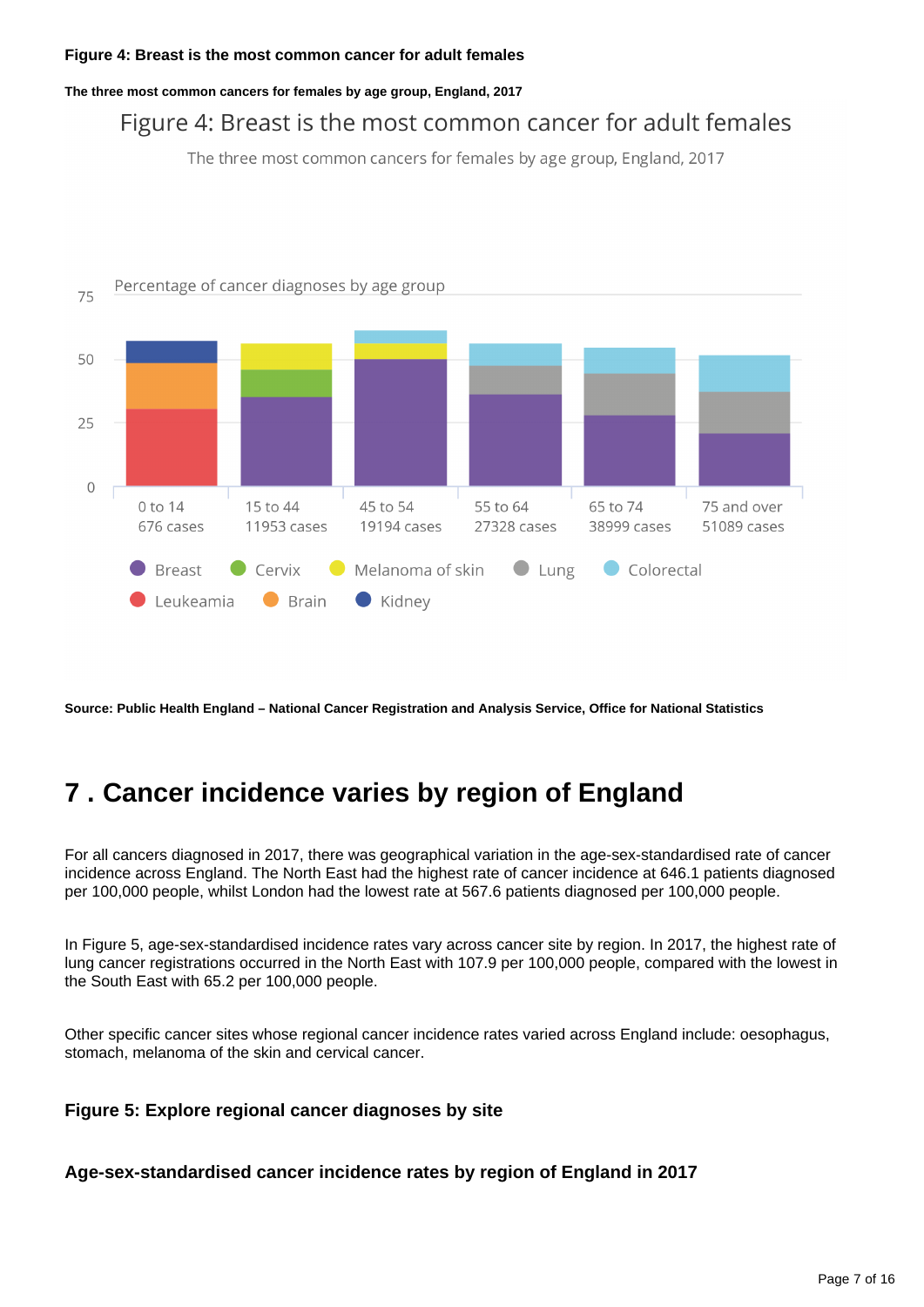## <span id="page-7-0"></span>**8 . The rate of people dying from cancer in England has decreased**

The number of males dying from cancer has slightly increased from 72,091 in 2016 to 72,678 in 2017. In contrast, the number of females dying from cancer has slightly decreased from 63,684 in 2016 to 63,207 in 2017.

For males, despite an increase in the number of deaths, the age-standardised mortality rate from cancer has decreased from 323.7 per 100,000 in 2016 to 318.9 in 2017. Similarly, for females, the rate of deaths from cancer has decreased from 226.6 per 100,000 to 221.2 between 2016 and 2017.

Despite this decrease in mortality rates from cancer, in 2017 lung cancer remained the fifth most common cause [of death in England and Wales.](https://www.ons.gov.uk/peoplepopulationandcommunity/birthsdeathsandmarriages/deaths/bulletins/deathsregisteredinenglandandwalesseriesdr/2017) When looking at male causes of death, lung cancer was the third most common cause accounting for 6.2% of all male deaths. This is supported by the [National Statistics on cancer survival in](https://www.ons.gov.uk/peoplepopulationandcommunity/healthandsocialcare/conditionsanddiseases/bulletins/cancersurvivalinengland/nationalestimatesforpatientsfollowedupto2017)  [England](https://www.ons.gov.uk/peoplepopulationandcommunity/healthandsocialcare/conditionsanddiseases/bulletins/cancersurvivalinengland/nationalestimatesforpatientsfollowedupto2017) estimates, which showed that lung cancer had some of the lowest 1- and 5-year net survival estimates compared with other common cancers.

Table 1: Age-standardised mortality and incidence rates per 100,000 for the four most common cancers in males and females, England, 2008 and 2017

|                                |              | 2008 |                                                        | 2017 |       |
|--------------------------------|--------------|------|--------------------------------------------------------|------|-------|
| <b>Description</b>             | <b>Sex</b>   | rate | <b>Mortality Incidence Mortality Incidence</b><br>rate | rate | rate  |
| Breast cancer                  | Females 39.9 |      | 165.5                                                  | 33.3 | 166.7 |
| Prostate cancer                | <b>Males</b> | 51.1 | 170.3                                                  | 47.7 | 173.1 |
| Lung cancer                    | Males        | 84.1 | 100.2                                                  | 65.8 | 86.9  |
| Lung cancer                    | Females 49.5 |      | 61.5                                                   | 46.1 | 67.0  |
| Colorectal cancer Males        |              | 38.0 | 93.2                                                   | 32.9 | 81.9  |
| Colorectal cancer Females 23.3 |              |      | 58.7                                                   | 20.8 | 54.9  |

Source: National Cancer Registration and Analysis Service within Public Health England; Office for National **Statistics** 

The three most common cancers for females in 2017 were breast, lung and colorectal cancer. Between 2008 and 2017, the incidence rates have increased for breast and lung cancer but decreased for colorectal cancer. The mortality rates per 100,000 of all three of these cancers have decreased in the last decade, as seen in Table 1.

The three cancers with the highest incidence rates per 100,000 in 2017 for males were prostate, lung and colorectal cancer. The incidence rates have increased between 2008 and 2017 for prostate cancer but have decreased for both lung and colorectal cancer. Following the same trend for females, Table 1 illustrates that the mortality rates for all three of these cancers have decreased in the last decade.

These decreases in mortality have occurred despite some increases in the incidence, which suggests that more patients may be living longer following a diagnosis of breast, prostate and female lung cancer.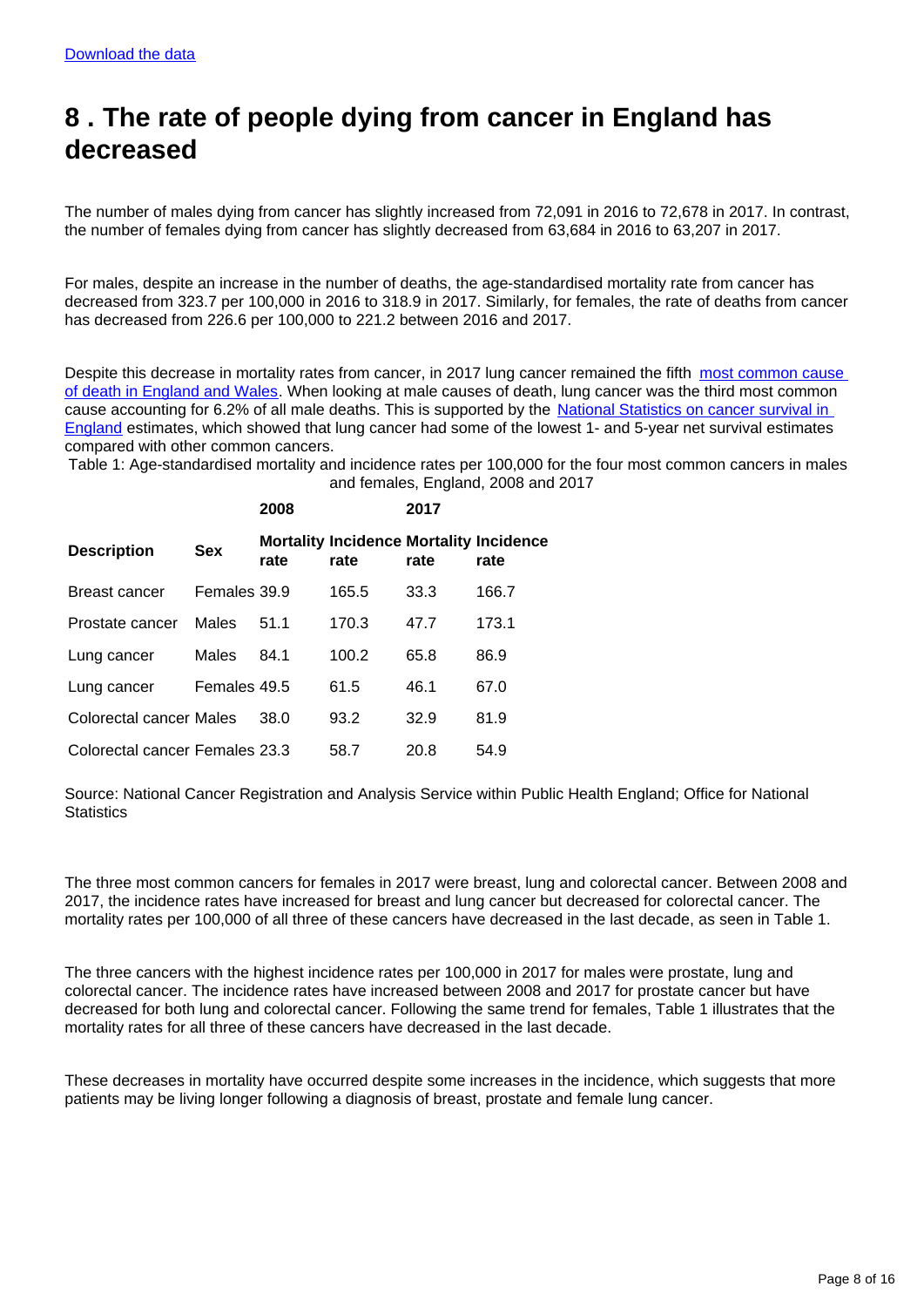### <span id="page-8-0"></span>**9 . Deaths from cancer increase with age**

#### **Figure 6: Deaths from cancer increase with age**

**Mortality rates from cancer, by age group for males and females, England, 2001 and 2017**

### Figure 6: Deaths from cancer increase with age

Mortality rates from cancer, by age group for males and females, England, 2001 and 2017



#### **Source: Public Health England – National Cancer Registration and Analysis Service, Office for National Statistics**

Figure 6 shows that the mortality rate for cancer increases with age and mortality rates were higher for males than females in 2001 and 2017 in most ages. The biggest gap between males and females in 2017 was in the over 90 years age group where the mortality rate was 3,744.7 per 100,000 for males and 1,921.3 for females.

For all age groups above 10 to 14 years, the mortality rate was higher in 2001 than in 2017, except for males over 90 years and females over 85 years.

Among females aged 85 to 89 years, there were 20.0 more deaths per 100,000 in 2017 than in 2001 and in females over 90 years there were 79.5 more deaths per 100,000 in 2017 compared with 2001.

The mortality rate for males over 90 years also increased over time with the rate in 2001 being 148.0 per 100,000 lower than in 2017. This trend may be due to more people living past 90 years of age.

### <span id="page-8-1"></span>**10 . Reported measures**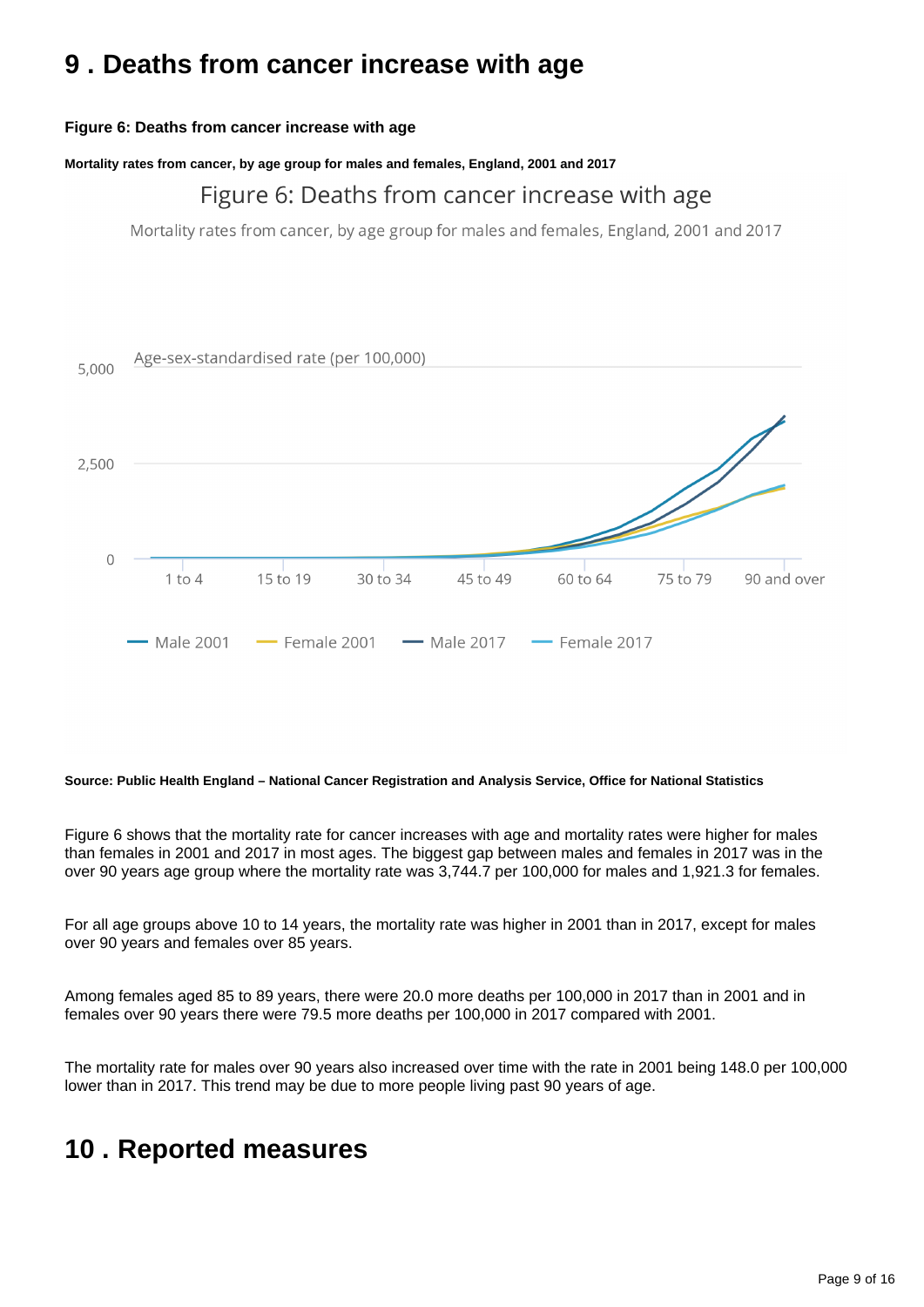### **Cancer incidence rate**

The number of new cancer registrations in a specific population during a particular time period per 100,000 people. This is calculated using the following equation:

Cancer incidence rate equals (total number of cancer registrations divided by total population) multiplied by 100,000.

A cancer incidence rate can be calculated for specific age groups; this is referred to as an age-specific cancer incidence rate. We calculate incidence rates for International Classification of Diseases: ICD-10 codes C00 to C97 and D00 to D48 (excluding D04, D10 to D31, D34 to D35.1, and D35.5 to D36), all of which can be found in the associated [datasets](https://www.ons.gov.uk/peoplepopulationandcommunity/healthandsocialcare/conditionsanddiseases/datasets/cancerregistrationstatisticscancerregistrationstatisticsengland).

### **Age-standardised cancer incidence rate**

A weighted average of the age-specific cancer incidence rates, the weights used are age-specific proportions of a standardised population [European Standard Population 2013](http://webarchive.nationalarchives.gov.uk/20160106020035/http:/www.ons.gov.uk/ons/guide-method/user-guidance/health-and-life-events/revised-european-standard-population-2013--2013-esp-/index.html) (ESP 2013). By standardising cancer incidence rates with the ESP, geographical and time comparisons can be made, as the differing age structure of a particular population has been accounted for. Age-sex-standardised rates have been used to standardise the population for an even gender split in addition to using the ESP structure.

### <span id="page-9-0"></span>**11 . Cancer registration data**

### **Data collection**

Cancer registration is the systematic collection of data about cancer and tumour diseases. In England, this data collection is managed by the [National Cancer Registration and Analysis Service](https://www.gov.uk/guidance/national-cancer-registration-and-analysis-service-ncras) (NCRAS) in Public Health England. Every year, the NCRAS collects information on over 300,000 cases of cancer, including patient details, as well as detailed data about the type of cancer, how advanced it is and the treatment the patient receives.

Data are submitted to the NCRAS from a range of healthcare providers and other services (for example, histopathology and haematology services, radiotherapy departments, screening services, general practitioners and so on). By obtaining data from multiple sources and then matching and merging them as required, the NCRAS can build a complete picture of the incidence of cancer in England, as well as understanding how cancer patients are diagnosed, treated and their outcomes. As the data come from different sources, the data are validated and processed to ensure the quality and accuracy of the data are consistent and to a high standard.

The NCRAS collate and validate all the data for each patient including carrying out quality assurance checks, which have, from registration year 2016, completely transferred from the Office for National Statistics (ONS). Once all the expected records for any one incidence year have been received and validated, the NCRAS take a snapshot of the dataset, which provides a single, consistent source of cancer registrations.

Cancer incidence tables for this release were created from a snapshot taken in February 2019 for the period January to December 2017. It is important to understand that the snapshot of cancer registration data will vary year-on-year due to the dynamic nature of the registration data.

The collected cancer data are dynamic in a number of ways, such as: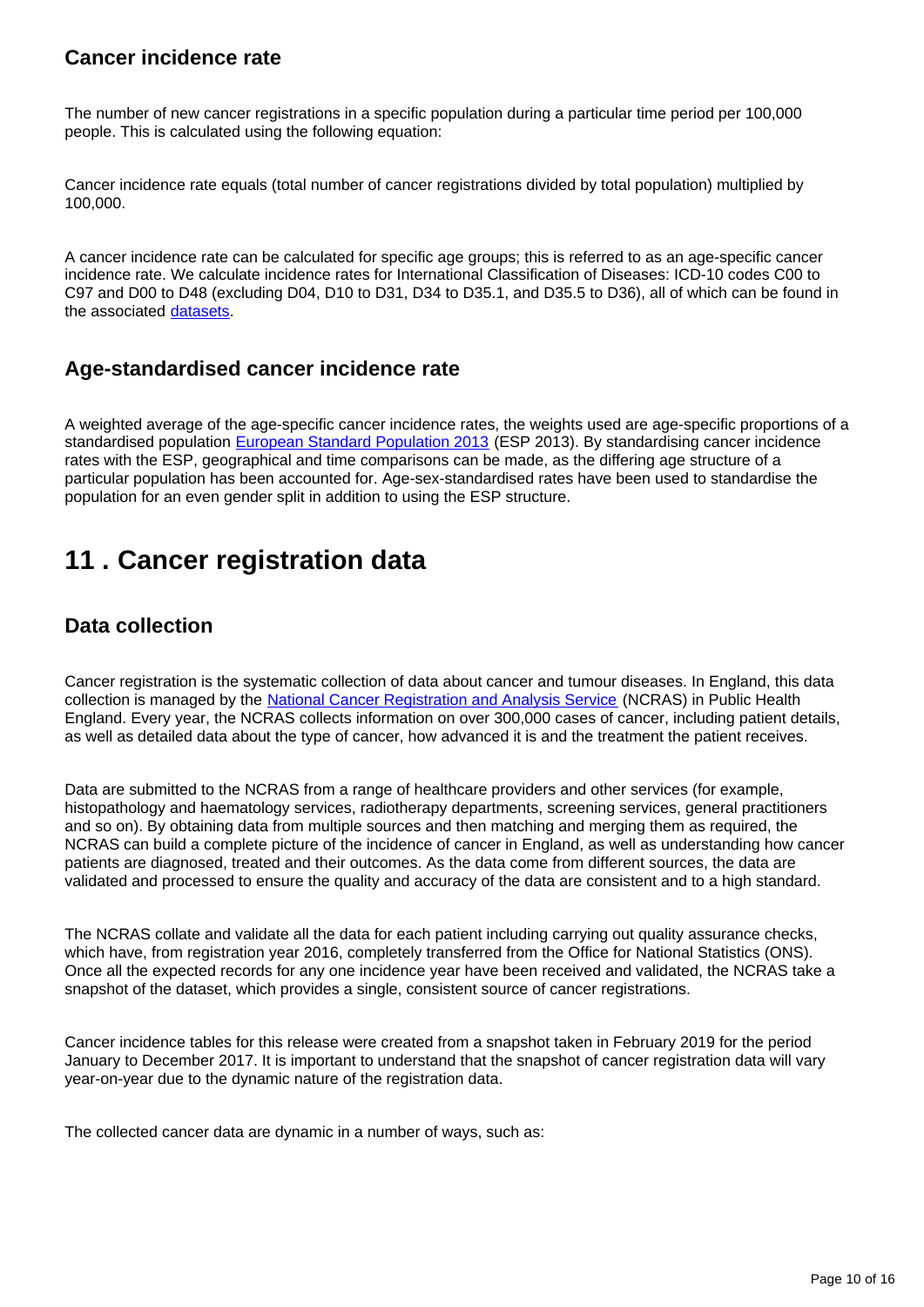- new cancer cases will be registered; this can include new "late" registrations, where a case is registered after the ONS has published for a particular year
- cancer records can be amended: for example, the site code of a record would be modified if later, more accurate information became available
- cancer records can be cancelled, although this is unusual

We receive a subset of registration data from the NCRAS, which once we have carried out a series of final validation and quality assurance checks, enables us to publish the numbers and rates of all types of cancer by age, sex and region of residence in this [National Statistic](https://www.statisticsauthority.gov.uk/about-the-authority/uk-statistical-system/types-of-official-statistics/) release.

The final checks run by the ONS include the compatibility of the cancer site and the associated histology and are closely based on those promoted by the [International Agency for Research on Cancer](https://www.iarc.fr/).

Taking a new snapshot of the NCRAS dynamic database usually results in a difference between what was previously published and what is published from this latest snapshot dataset. The balance between ensuring completeness of the data but publishing cancer incidence figures in a timely manner is a necessary compromise.

For this release, we have published refreshed data back to the start of 2013, where previously we have included updated records from 1995 onwards. As we would expect, there are fewer changes or additional diagnoses added each year, due to late registration, the further back you go. Given the small number of changes taking place after five years, we have focused on updating from 2013 onwards.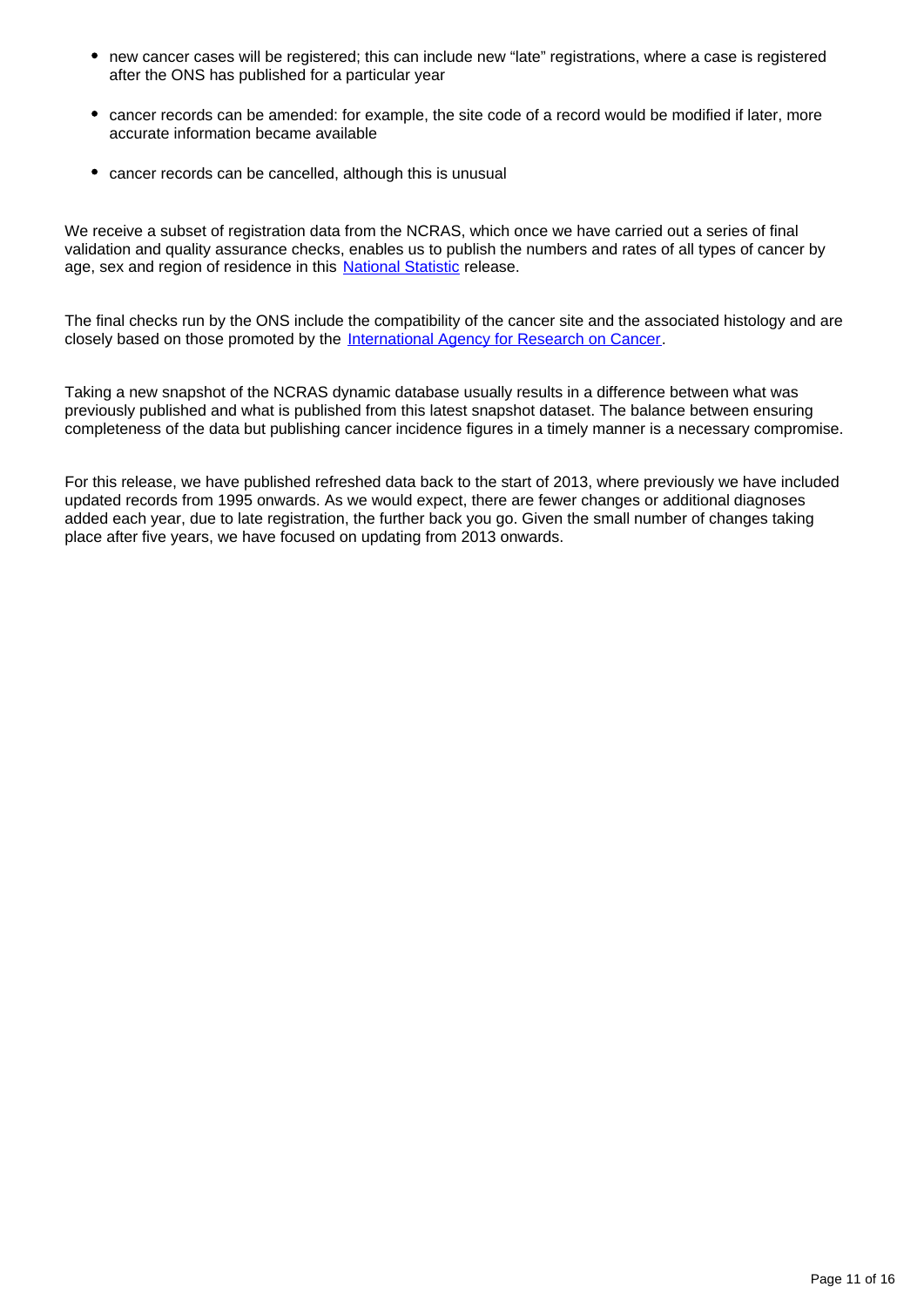The gap between the diagnosis counts that were first published for a registration year and the most recent cancer incidence figures has varied considerably over time, as shown in Figure 7. Over the 44-year period reported, differences between what has previously been published and the current number of registrations (refreshed in 2019) for each year average less than 5%.

#### **Figure 7: Since 2013, the number of late registrations have been small**

#### **Number of neoplasm registrations previously published in the annual report and currently on the ONS National Cancer Registry database, England, 1971 to 2016**

Figure 7: Since 2013, the number of late registrations have been small

Number of neoplasm registrations previously published in the annual report and currently on the ONS National Cancer Registry database, England, 1971 to 2016



#### **Source: Public Health England – National Cancer Registration and Analysis Service, Office for National Statistics**

#### **Notes:**

- 1. Figures for 1971 to 1994 have been extracted from the "frozen" historical dataset.
- 2. The published figures for 1971 to 1978 correspond to all malignancies, not all registrations. From 1979 the numbers refer to all malignant and benign cancer registrations including non-melanoma skin cancer (C44).
- 3. Successful work has been completed to code a backlog of cases for non-melanoma skin cancer (C44) since 2013, which will show an increase in the published data in 2014.
- 4. Figures for 2013 to 2016 were refreshed by February 2019, whereas figures for 1995 to 2011 were frozen in January 2018. Previously published figures are taken from the corresponding cancer registration report.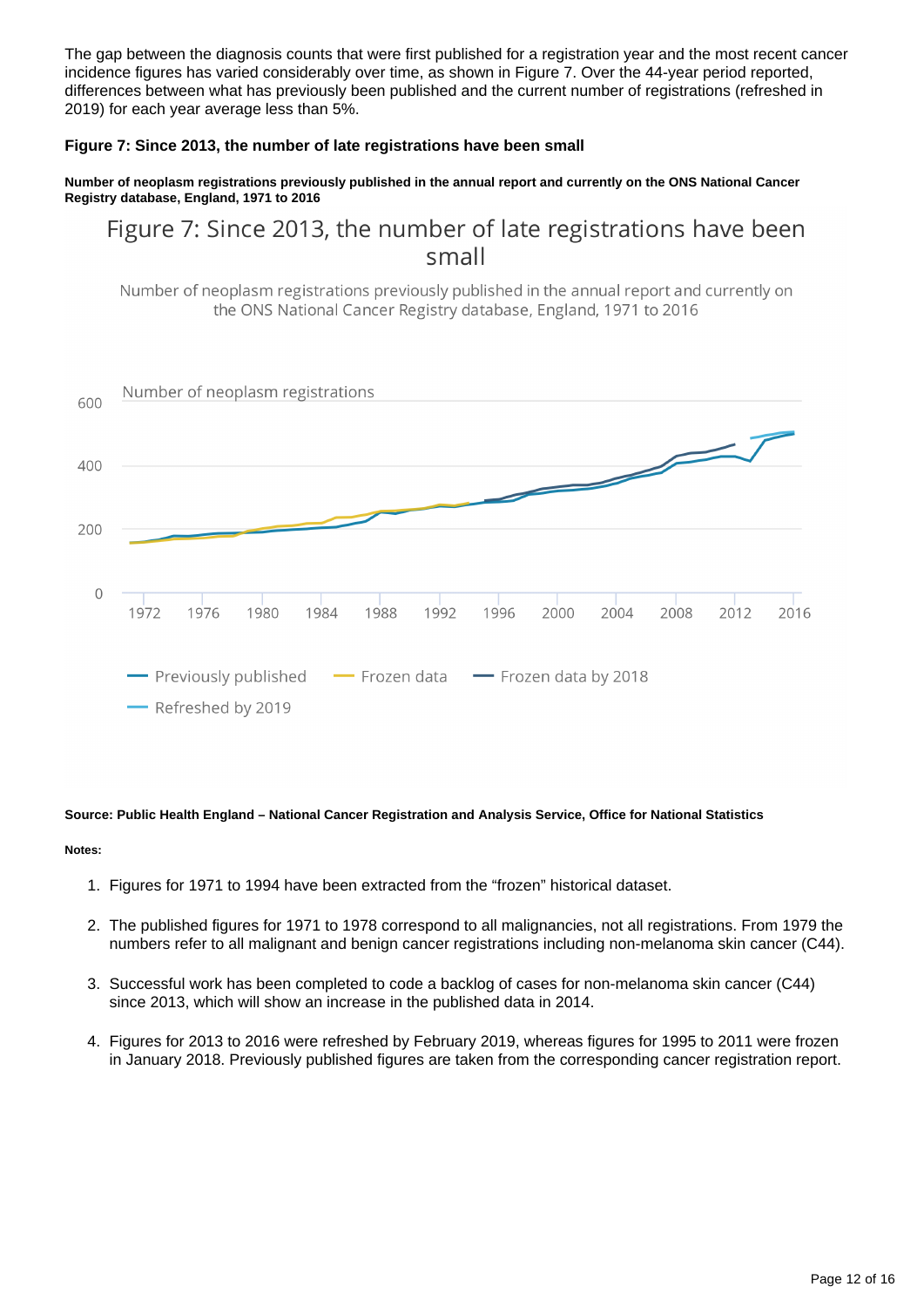### **Data quality**

The figures for numbers and rates of "all cancers" in this release refer to all malignant neoplasms (International Classification of Diseases: ICD-10 C00 to C97), excluding non-melanoma skin cancer (ICD-10 C44). Although non-melanoma skin cancer (NMSC) is very common, the available figures are known to be underestimates and unreliable for comparison purposes. This is because the policies and practices for the recording of NMSC have varied among the cancer registries. Although the numbers of newly-diagnosed cases of NMSC are reported within the accompanying datasets, NMSC registrations have been excluded from the figures for "all cancers" in this publication.

Known data quality matters this year:

- any regional differences in benign, uncertain and unknown neoplasms should be interpreted with caution; there is known historic variation in the way cancer registries recorded these tumours across the country and they do not receive as much analytical attention and scrutiny as the invasive cancers
- the last five years of cancer registrations are more likely to be subject to change as we refresh the dataset in future publications, as most changes will occur within the latest five years; any commentary based on these last few years is less reliable as we estimate (based on 2014 to 2016) it to be only 98.5% complete and commentaries relating to less than the last five years are meant as current observations of the data and should not be taken as long-term estimates on cancer trends
- approximately 80% of cause of death coding is complete by the IRIS (version 2013) software package; it was identified that [IRIS](http://webarchive.nationalarchives.gov.uk/20160105160709/http:/www.ons.gov.uk/ons/guide-method/user-guidance/health-and-life-events/Changes-to-cause-of-death-coding-in-England-and-Wales/index.html) was incorrectly coding "squamous cell carcinoma"; following discussions with topic experts, it was agreed that "squamous cell carcinoma" should be coded to ICD-10 C44, which has resulted in an increase in deaths coded to C44 in 2016

Further details about the cancer registration data can be found in the Cancer registration statistics Quality and [Methodology Information report](http://www.ons.gov.uk/peoplepopulationandcommunity/healthandsocialcare/conditionsanddiseases/qmis/cancerregistrationstatisticsqmi) and in previous [annual publications.](http://www.ons.gov.uk/ons/rel/vsob1/cancer-statistics-registrations--england--series-mb1-/index.html)

## <span id="page-12-0"></span>**12 . Policy context**

Users of cancer registration statistics include government organisations, health policy-makers, cancer charities, academics and researchers, cancer registries, the general public and the media.

Cancer registration statistics are used to:

- provide an evidence base to inform cancer policy and programmes, and allow policy-makers to measure the occurrence of cancer within the population in England; cancer incidence data are used alongside cancer prevalence, mortality and survival to determine the overall burden of cancer
- inform cancer research
- feed into cancer information leaflets, web pages and campaigns to raise cancer awareness
- produce [National Statistics](https://www.statisticsauthority.gov.uk/about-the-authority/uk-statistical-system/types-of-official-statistics/) on cancer survival (in conjunction with mortality data), which is used to support policy on prevention and treatment, and to monitor a number of performance indicators for the healthcare system; the indicators set for the [NHS Outcomes Framework](https://digital.nhs.uk/data-and-information/publications/clinical-indicators/nhs-outcomes-framework) include 1-year and 5-year cancer survival for all cancers combined and separately for colorectal, breast and lung cancer
- brief Parliamentary ministers and respond to Parliamentary questions
- provide bespoke, aggregated tables in response to customer enquiries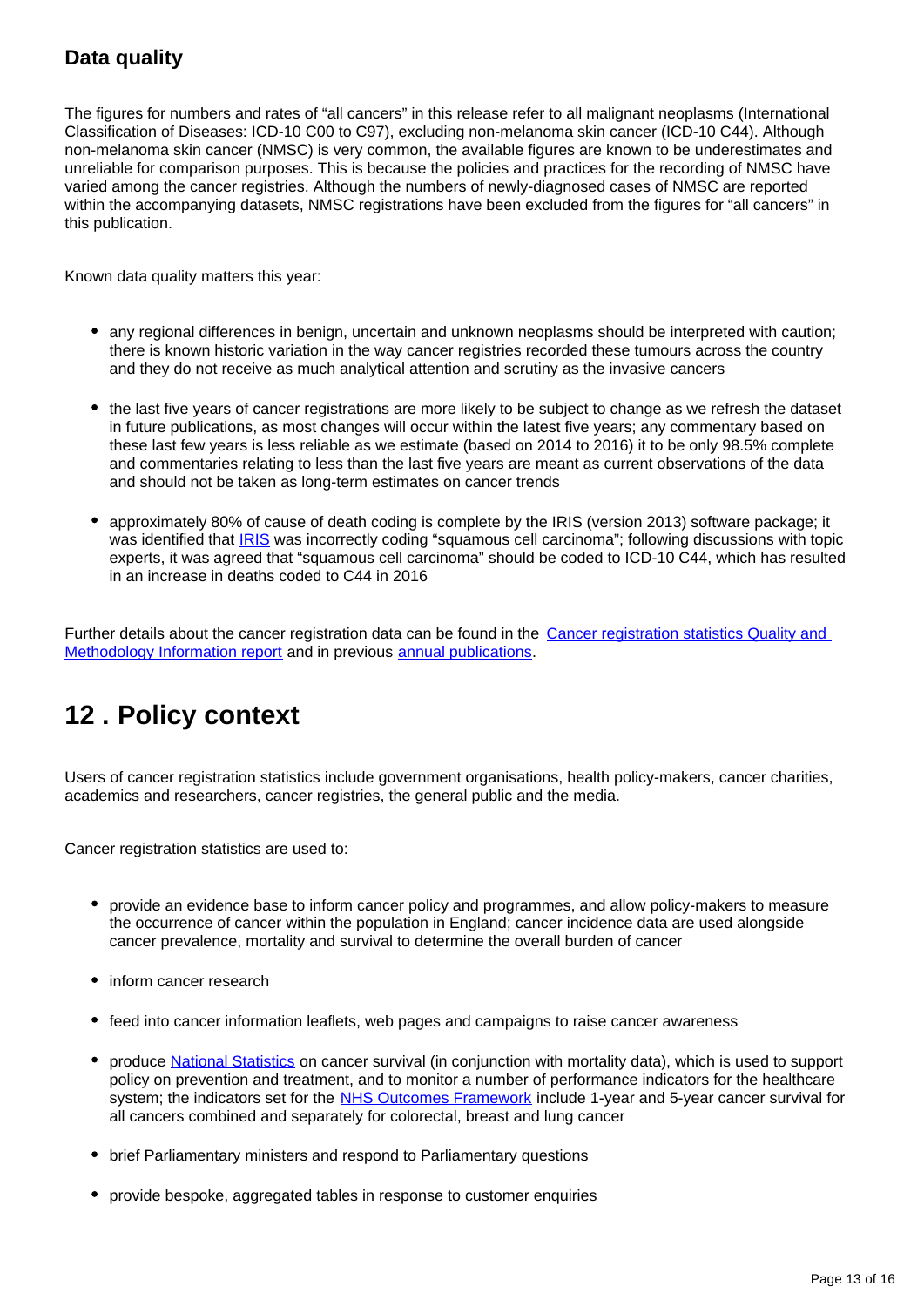Linked to the need for information on the stage of cancer diagnosis, the National Cancer Registration and Analysis Service (NCRAS) in Public Health England published the Cancer Outcomes: Stage at Diagnosis [February 2019](http://www.ncin.org.uk/cancer_type_and_topic_specific_work/topic_specific_work/cancer_outcome_metrics) release. That release contained the proportion of emergency presentations of cancer and the proportion of cancers diagnosed at early stage for 10 cancer sites combined, in each quarter for 2017. In this series, early stage is defined as stage one or stage two cancer, as opposed to stage three, stage four, or unknown stage at diagnosis.

## <span id="page-13-0"></span>**13 . Links to related statistics**

Other statistics related to cancer are available:

- if you are interested in adult cancer survival, split out by stage of diagnosis please refer to Cancer survival [in England statistical bulletins](https://www.ons.gov.uk/peoplepopulationandcommunity/healthandsocialcare/conditionsanddiseases/bulletins/cancersurvivalinengland/previousReleases)
- if you are interested in childhood cancer survival please refer to [Cancer survival in England childhood](https://www.ons.gov.uk/peoplepopulationandcommunity/healthandsocialcare/conditionsanddiseases/bulletins/cancersurvivalinengland/patientsfollowedupto2017)
- if you are interested in trends in 1- and 5-year cancer survival by NHS Region, Cancer Alliance, Sustainability and Transformation Partnerships please refer to Geographic patterns of cancer survival in [England statistical bulletins](https://www.ons.gov.uk/peoplepopulationandcommunity/healthandsocialcare/conditionsanddiseases/bulletins/geographicpatternsofcancersurvivalinengland/previousReleases)
- if you are interested in cancer survival by Cancer Alliance, Sustainability and Transformation Partnerships and Clinical Commissioning Groups please refer to [Index of cancer survival for Clinical Commissioning](https://www.ons.gov.uk/peoplepopulationandcommunity/healthandsocialcare/conditionsanddiseases/bulletins/indexofcancersurvivalforclinicalcommissioninggroupsinengland/adultsdiagnosed2001to2016andfollowedupto2017)  [Groups in England.](https://www.ons.gov.uk/peoplepopulationandcommunity/healthandsocialcare/conditionsanddiseases/bulletins/indexofcancersurvivalforclinicalcommissioninggroupsinengland/adultsdiagnosed2001to2016andfollowedupto2017)

Cancer incidence statistics across the UK can be accessed from the following individual cancer registries:

[Welsh Cancer Intelligence Surveillance Unit](http://www.wales.nhs.uk/sites3/home.cfm?OrgID=242) wcu.stats@wales.nhs.uk

**[Scottish Cancer Registry](http://www.isdscotland.org/Health-Topics/Cancer/Scottish-Cancer-Registry/)** nss.isdcancerstats@nhs.net

[Northern Ireland Cancer Registry](http://www.qub.ac.uk/research-centres/nicr/) nicr@qub.ac.uk

PHE, the ONS and the cancer registries (including the National Cancer Registry Ireland, along with specialist registries and cancer charities) are members of the [UK and Ireland Association of Cancer Registries \(UKIACR\),](http://www.ukiacr.org/) which aims to promote and develop cancer registration in England, Wales, Scotland, the Republic of Ireland and Northern Ireland.

The UKIACR specifically provides a:

- focus for national initiatives in cancer registration
- coherent voice for representation of cancer registries in the UK and Ireland
- channel for liaison between registries and for agreeing policy on matters connected with cancer registration
- framework to facilitate the operation of special-interest groups and regional registries
- means of stimulating the development of cancer registration, information procedures and practices, and research based on cancer registry data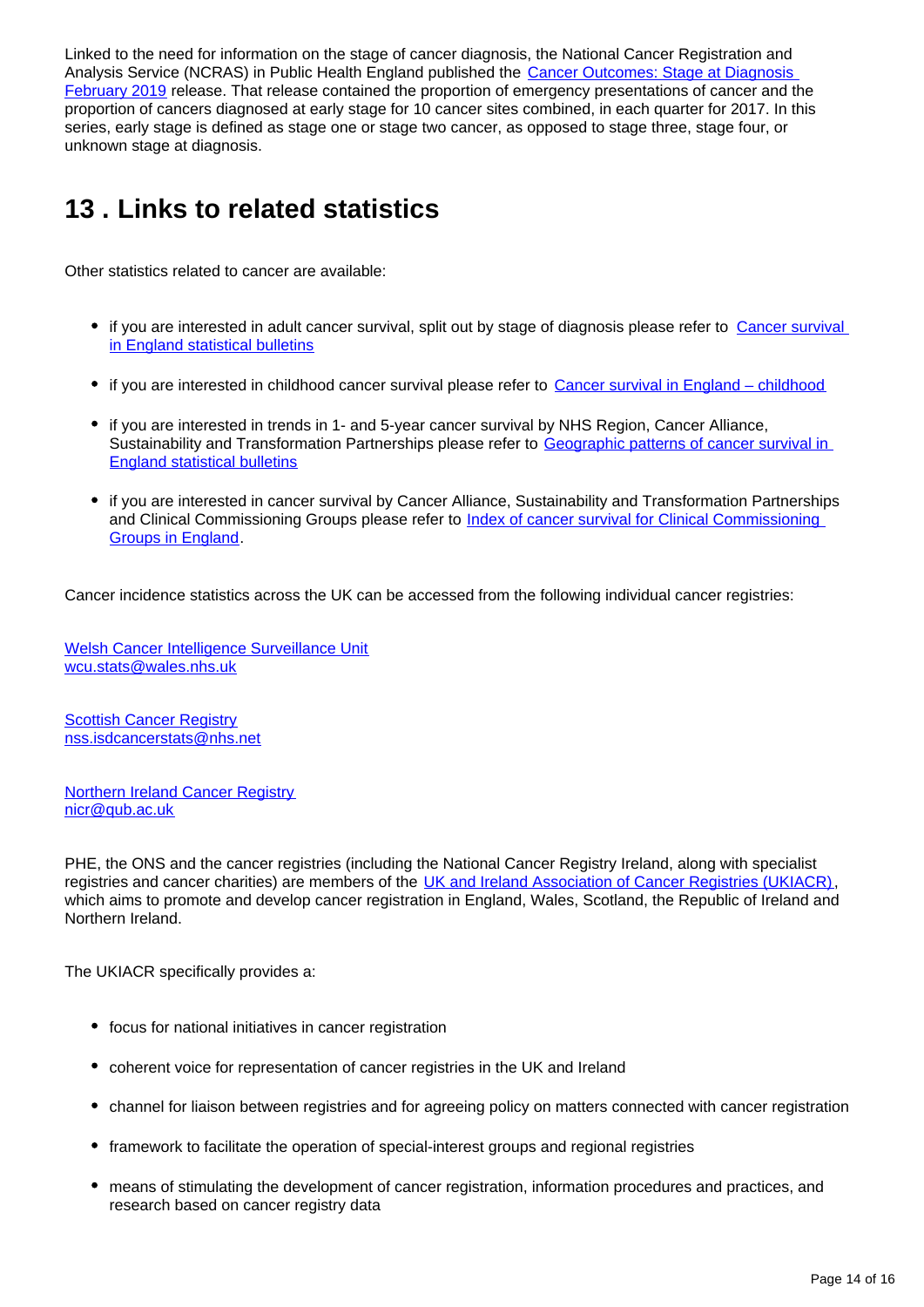UK-wide statistics on cancer incidence can also be accessed through [Cancer Research UK.](http://www.cancerresearchuk.org/health-professional/cancer-statistics/incidence#heading-Zero)

## <span id="page-14-0"></span>**14 . Quality and methodology**

The [Cancer Registration Statistics Quality and Methodology Information report](http://www.ons.gov.uk/peoplepopulationandcommunity/healthandsocialcare/conditionsanddiseases/qmis/cancerregistrationstatisticsqmi) contains important information on:

- the strengths and limitations of the data and how it compares with related data
- uses and users of the data
- how the output was created
- the quality of the output including the accuracy of the data

The age-standardised rates in this release are expressed per 100,000 population and are standardised to the [European Standard Population 2013](http://webarchive.nationalarchives.gov.uk/20160106020035/http:/www.ons.gov.uk/ons/guide-method/user-guidance/health-and-life-events/revised-european-standard-population-2013--2013-esp-/index.html) (ESP 2013). They are standardised to allow for more robust comparisons between males and females, years and geographical areas. Previously published rates for 1995 to 2011, based on ESP 1976, have been recalculated using the ESP 2013. Rates will therefore differ from those previously published. More information is available in [The impact of using 2013 European Standard Population to calculate](http://www.ons.gov.uk/ons/rel/cancer-unit/the-impact-of-calculating-cancer-incidence-rates-using-the-2013-european-standard-population/applied-to-2011-cancer-registrations/sty-cancer-rates-esp.html)  [mortality and cancer incidence rates.](http://www.ons.gov.uk/ons/rel/cancer-unit/the-impact-of-calculating-cancer-incidence-rates-using-the-2013-european-standard-population/applied-to-2011-cancer-registrations/sty-cancer-rates-esp.html)

Cancer incidence rates are based on the latest mid-year population estimates for the reference year at the time of publication.

By most common, we mean the cancer sites with the greatest number of cases registered per year. Furthermore, we look at only cancers, which are coded in the International Statistical Classification of Diseases 10th Revision [\(PDF, 2.1MB\)](http://www.who.int/classifications/icd/ICD10Volume2_en_2010.pdf) (ICD-10) as C00 to C97, excluding C44 (non-melanoma skin cancer) and therefore exclude nonmalignant codes D00 to D48.

In common with cancer registries in other countries, cancer registrations in England can take up to five years after the end of a given calendar year to reach 100% completeness, due to the continuing accrual of late registrations. The figure of 98.5% is an estimate of completeness based on the figures published for three previous years' data (2014 to 2016), compared with the number of late registrations subsequently received for these years in the refreshed time series, from 2013 to 2016, published in 2019. It is therefore the difference between what figures have been published in all Office for National Statistics (ONS) cancer incidence publications within a given reporting year, versus late registrations received after the publication date cut-off and updated in a subsequent year. It is not an estimate of the number of cancers that never get recorded.

The cancer registries follow agreed procedures when submitting data. These are summarised by three levels of quality status, where levels one and two can be included in tables. It is a requirement that when a registry's data for a particular year are complete, no more than 0.5% of records should have a quality recorded as Status 3 and over the past 15 years the proportion of records with serious errors has consistently been 0.1% or less. The quality status of all the records on the ONS cancer registration database from 1971 to 2017 is shown in Table 10 of the datasets associated with this publication.

Bespoke tabulations of cancer data for England can be requested (subject to legal frameworks, disclosure control, resources and agreement of costs, where appropriate). Such enquiries should be made to the Cancer Analysis Team via email at cancer.newport@ons.gov.uk.

For other data requests, we may have to refer enquires to the Office of Data Release (ODR) within Public Health England, as well as details about the mortality information at [Mortality statistics in England and Wales QMI](https://www.ons.gov.uk/peoplepopulationandcommunity/birthsdeathsandmarriages/deaths/methodologies/mortalitystatisticsinenglandandwalesqmi).

Details of [the policy governing the release of new data](https://www.statisticsauthority.gov.uk/code-of-practice/) are available from the [UK Statistics Authority.](https://www.statisticsauthority.gov.uk/)